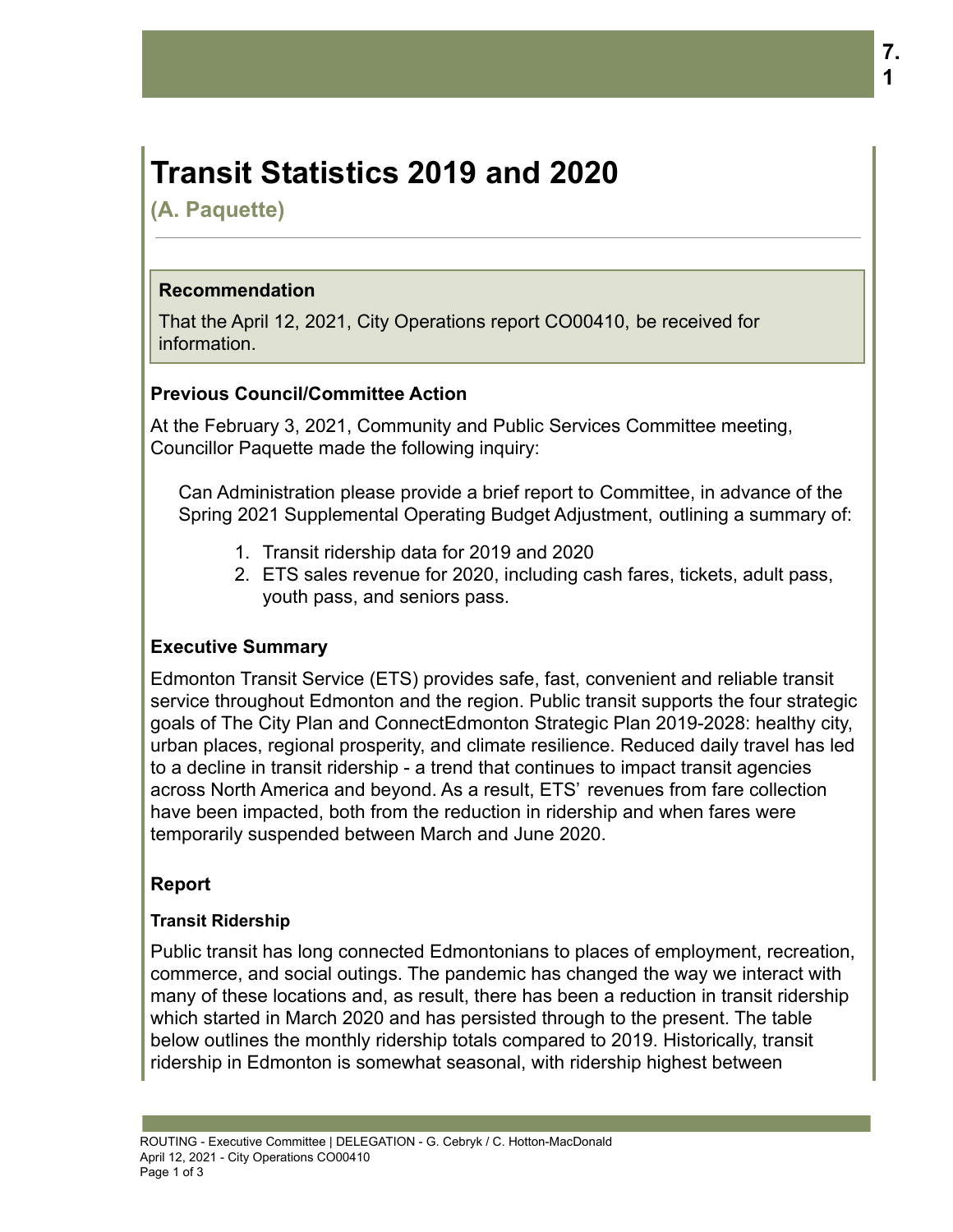September and April to coincide with primary and post-secondary school schedules, and colder temperatures. For this reason, a year-over-year comparison is most effective in understanding the impact of COVID-19 on transit ridership.

| <b>MONTH</b>     | 2019 Ridership | 2020 Ridership | Year Over Year %<br>Change |
|------------------|----------------|----------------|----------------------------|
| January          | 7,879,478      | 8,093,532      | 2.7%                       |
| <b>February</b>  | 7,773,662      | 7,794,958      | 0.3%                       |
| <b>March</b>     | 7,787,312      | 4,636,999      | $-40.5%$                   |
| <b>April</b>     | 7,945,074      | 2,453,037      | $-69.1%$                   |
| May              | 5,957,866      | 1,984,313      | $-66.7%$                   |
| June             | 6,020,062      | 2,485,008      | $-58.7%$                   |
| July             | 5,451,139      | 2,811,472      | -48.4%                     |
| <b>August</b>    | 5,224,082      | 2,829,859      | $-45.8%$                   |
| <b>September</b> | 7,994,130      | 3,988,943      | $-50.1%$                   |
| <b>October</b>   | 8,384,847      | 4,163,496      | $-50.3%$                   |
| <b>November</b>  | 8,405,438      | 3,907,567      | $-53.5%$                   |
| <b>December</b>  | 7,892,451      | 3,126,378      | $-60.4%$                   |
| <b>TOTAL</b>     | 86,715,541     | 48,275,563     | $-44.3%$                   |

During the early onset of the pandemic in April 2020, ridership fell to its lowest point at 31 percent of year-over-year ridership. Since then, ridership has returned to approximately 40-50 percent year-over-year with some fluctuation. For instance, during the public health restrictions in December 2020, ridership dropped to 40 percent versus 2019.

# **ETS Sales Revenue**

The reduction in transit ridership during the pandemic, and the time between March 20, 2020 and June 15, 2020 when fare collection was temporarily suspended, has reduced ETS revenues in nearly all fare categories. In total, 2020 fare product sales revenue is down approximately \$66 million, which is 44 percent of 2019 revenue (57 percent reduction).

Across the fare categories, the year-over-year sales figures show a pronounced reduction in a number of key areas. The fares categories listed below represent over 80 percent of ETS' 2020 revenue.